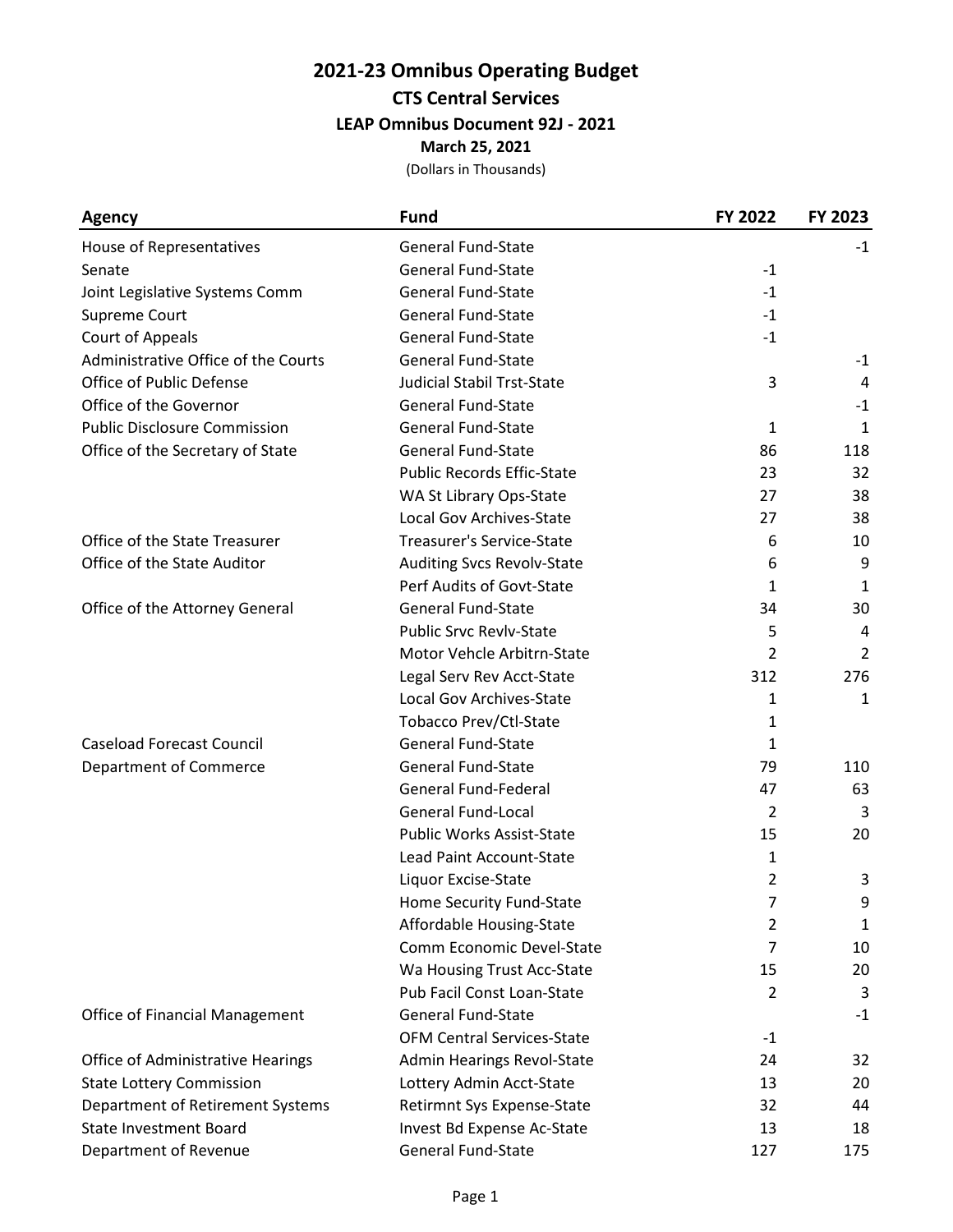## **2021-23 Omnibus Operating Budget CTS Central Services**

**LEAP Omnibus Document 92J - 2021**

**March 25, 2021**

| Agency                                    | <b>Fund</b>                       | FY 2022        | FY 2023        |
|-------------------------------------------|-----------------------------------|----------------|----------------|
|                                           | Timber Tax Distr Act-State        | 3              | 4              |
|                                           | <b>Business License-State</b>     | 7              | 11             |
| Board of Tax Appeals                      | <b>General Fund-State</b>         |                | 1              |
| Office of Insurance Commissioner          | Insurance Comm Regul-State        | 31             | 43             |
|                                           | <b>Insur Commiss Fraud-State</b>  | 1              | $\overline{2}$ |
| <b>Consolidated Technology Services</b>   | <b>CTS Revolving Acct-State</b>   | $-1$           |                |
| <b>State Board of Accountancy</b>         | <b>CPA Account-State</b>          | 1              |                |
| Dept of Enterprise Services               | <b>Building Code Cncl-State</b>   | 1              | 1              |
| Liquor and Cannabis Board                 | <b>General Fund-State</b>         |                | $\mathbf{1}$   |
|                                           | Dedicated Marijuana-State         | 9              | 13             |
|                                           | Liquor Revolving Acc-State        | 30             | 41             |
| Utilities and Transportation Comm         | <b>General Fund-Local</b>         | 1              | 2              |
|                                           | <b>Public Srvc Revly-State</b>    | 17             | 23             |
|                                           | Pipeline Safety-State             | 1              | $\overline{2}$ |
| <b>Military Department</b>                | <b>General Fund-State</b>         | 68             | 95             |
| <b>Public Employment Relations Comm</b>   | <b>General Fund-State</b>         | $\overline{2}$ | 3              |
|                                           | Personnel Svc Acct-State          | 1              | 3              |
|                                           | Higher Ed Pers Svcs-State         | 1              |                |
| Archaeology & Historic Preservation       | <b>General Fund-State</b>         |                | 1              |
| WA State Health Care Authority            | <b>General Fund-State</b>         | 54             | 74             |
|                                           | General Fund-Federal              | 71             | 96             |
|                                           | St Hlth Care Admn Ac-State        | 11             | 14             |
|                                           | School Employees' In-State        | 8              | 10             |
| <b>Bd of Industrial Insurance Appeals</b> | <b>Accident Account-State</b>     | 8              | 12             |
|                                           | <b>Medical Aid Account-State</b>  | 8              | 12             |
| <b>Criminal Justice Training Comm</b>     | <b>General Fund-State</b>         | 20             | 27             |
| Department of Labor and Industries        | <b>General Fund-State</b>         | 1              | 2              |
|                                           | <b>Electrical License-State</b>   | 5              | 6              |
|                                           | Constr Regis Inspect-State        | 22             | 29             |
|                                           | Public Works Admin-State          | 1              | $\mathbf{1}$   |
|                                           | <b>Accident Account-State</b>     | 150            | 202            |
|                                           | <b>Medical Aid Account-State</b>  | 179            | 244            |
|                                           | <b>Plumbing Certificate-State</b> | 1              | 1              |
|                                           | Pressure Systems Saf-State        | 2              | 1              |
| Department of Health                      | <b>General Fund-State</b>         | 61             | 83             |
|                                           | <b>General Fund-Federal</b>       | 162            | 220            |
|                                           | <b>General Fund-Local</b>         | 72             | 98             |
|                                           | <b>Health Prfessns Acct-State</b> | 46             | 64             |
|                                           | Safe Drink Wtr Acct-State         | 4              | 5              |
|                                           | Drinking Water Assis-Federal      | 14             | 20             |
| Department of Veterans' Affairs           | General Fund-State                | 63             | 86             |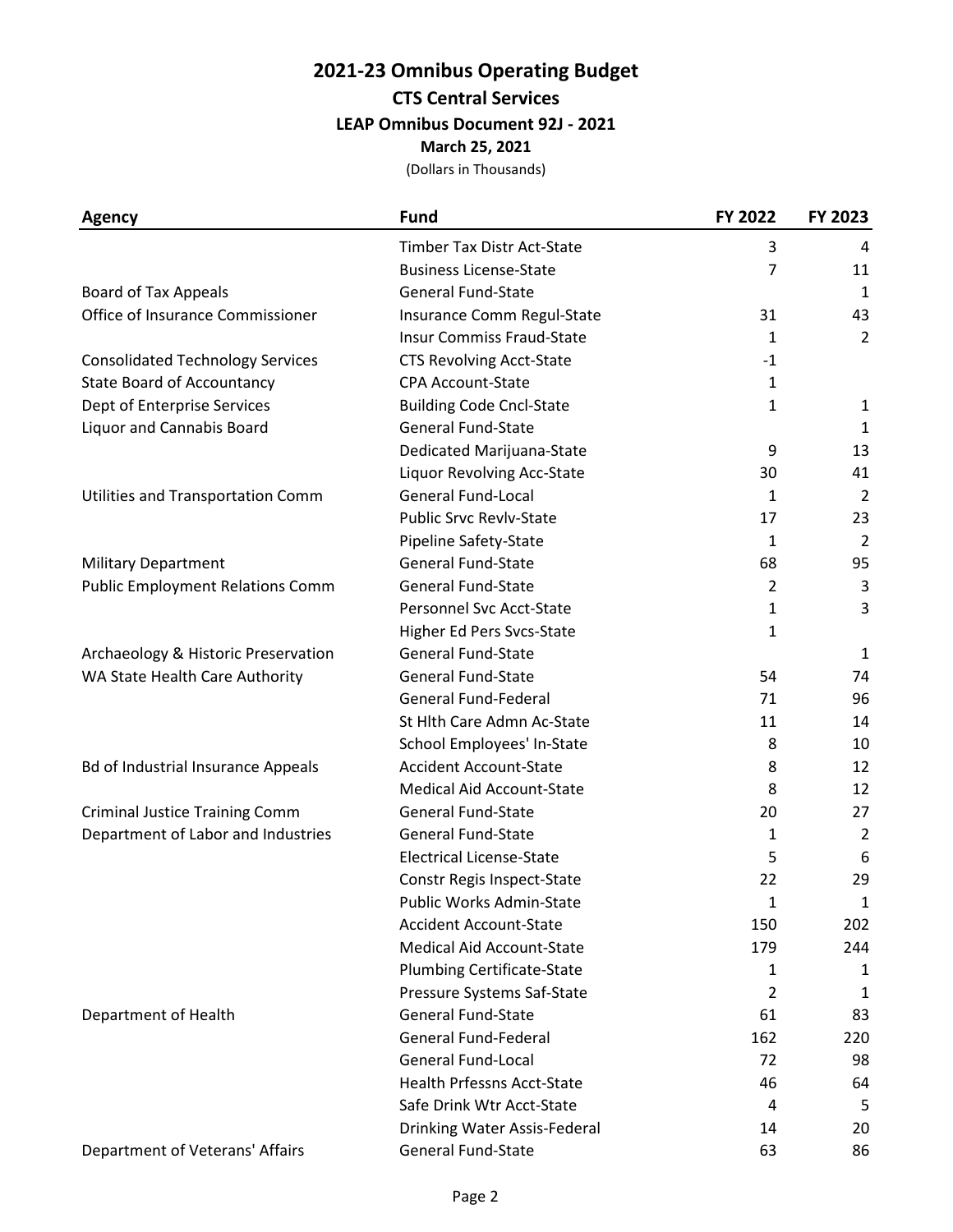## **2021-23 Omnibus Operating Budget CTS Central Services**

**LEAP Omnibus Document 92J - 2021**

**March 25, 2021**

| Agency                                 | <b>Fund</b>                       | FY 2022        | FY 2023        |
|----------------------------------------|-----------------------------------|----------------|----------------|
|                                        | <b>General Fund-Local</b>         | 1              | 1              |
| Children, Youth, and Families          | <b>General Fund-State</b>         | 345            | 480            |
|                                        | <b>General Fund-Federal</b>       | 134            | 180            |
| <b>Department of Corrections</b>       | <b>General Fund-State</b>         | 1,039          | 1,433          |
| Dept of Services for the Blind         | <b>General Fund-State</b>         | 3              | 4              |
|                                        | <b>General Fund-Federal</b>       | 10             | 17             |
| <b>Employment Security Department</b>  | <b>General Fund-Federal</b>       | 17             | 24             |
|                                        | <b>General Fund-Local</b>         | 34             | 48             |
|                                        | Unemploy Comp Admin-Federal       | 233            | 327            |
|                                        | Admin Contingen Acct-State        | 3              | 6              |
|                                        | <b>Employment Service-State</b>   | 24             | 32             |
|                                        | Fam Med Lv Insurance-State        | 36             | 51             |
|                                        | Workforce Ed Invest-State         | 1              |                |
| Dept of Social and Health Services     | <b>General Fund-State</b>         | 1,801          | 2,477          |
|                                        | <b>General Fund-Federal</b>       | 815            | 1,127          |
| Department of Ecology                  | <b>General Fund-State</b>         | 20             | 28             |
|                                        | <b>Reclamation Acct-State</b>     | $\overline{2}$ | 2              |
|                                        | <b>Flood Control Assist-State</b> | $\overline{2}$ | $\overline{2}$ |
|                                        | Waste Reduct/Recycle-State        | 6              | 9              |
|                                        | Worker & Comm Right-State         | 1              | 1              |
|                                        | <b>Water Quality Permit-State</b> | 24             | 32             |
|                                        | Underground Storage-State         | $\overline{2}$ | 3              |
|                                        | <b>Biosolids Prmt Acct-State</b>  | 1              | $\overline{2}$ |
|                                        | Hazardous Waste-State             | 3              | 5              |
|                                        | Radioactive Mixed-State           | 9              | 15             |
|                                        | Air Poll Contr Acct-State         | $\overline{2}$ | 3              |
|                                        | Oil Spill Prevn Acct-State        | 4              | 5              |
|                                        | Air Oper Permit Acct-State        | 2              | 3              |
|                                        | <b>Model Toxics Oper-State</b>    | 100            | 141            |
|                                        | Water Poll Ctrl Adm-State         | 2              | 3              |
| <b>State Parks and Recreation Comm</b> | Parks Renewal Acct-State          | 103            | 142            |
| Environ & Land Use Hearings Office     | <b>General Fund-State</b>         |                | 1              |
| Dept of Fish and Wildlife              | <b>General Fund-State</b>         | 107            | 147            |
|                                        | Fish Wildlife Consv-State         | 110            | 158            |
| <b>Puget Sound Partnership</b>         | <b>General Fund-State</b>         | 4              | 6              |
|                                        | <b>General Fund-Federal</b>       | 2              | 2              |
|                                        | <b>Aquatic Lands Acct-State</b>   | 1              |                |
|                                        | <b>Model Toxics Oper-State</b>    | 1              |                |
| <b>Department of Natural Resources</b> | <b>General Fund-State</b>         | 44             | 59             |
|                                        | Forest Development-State          | 21             | 31             |
|                                        | ORV/NonHiwy Veh Acct-State        | 3              | 3              |